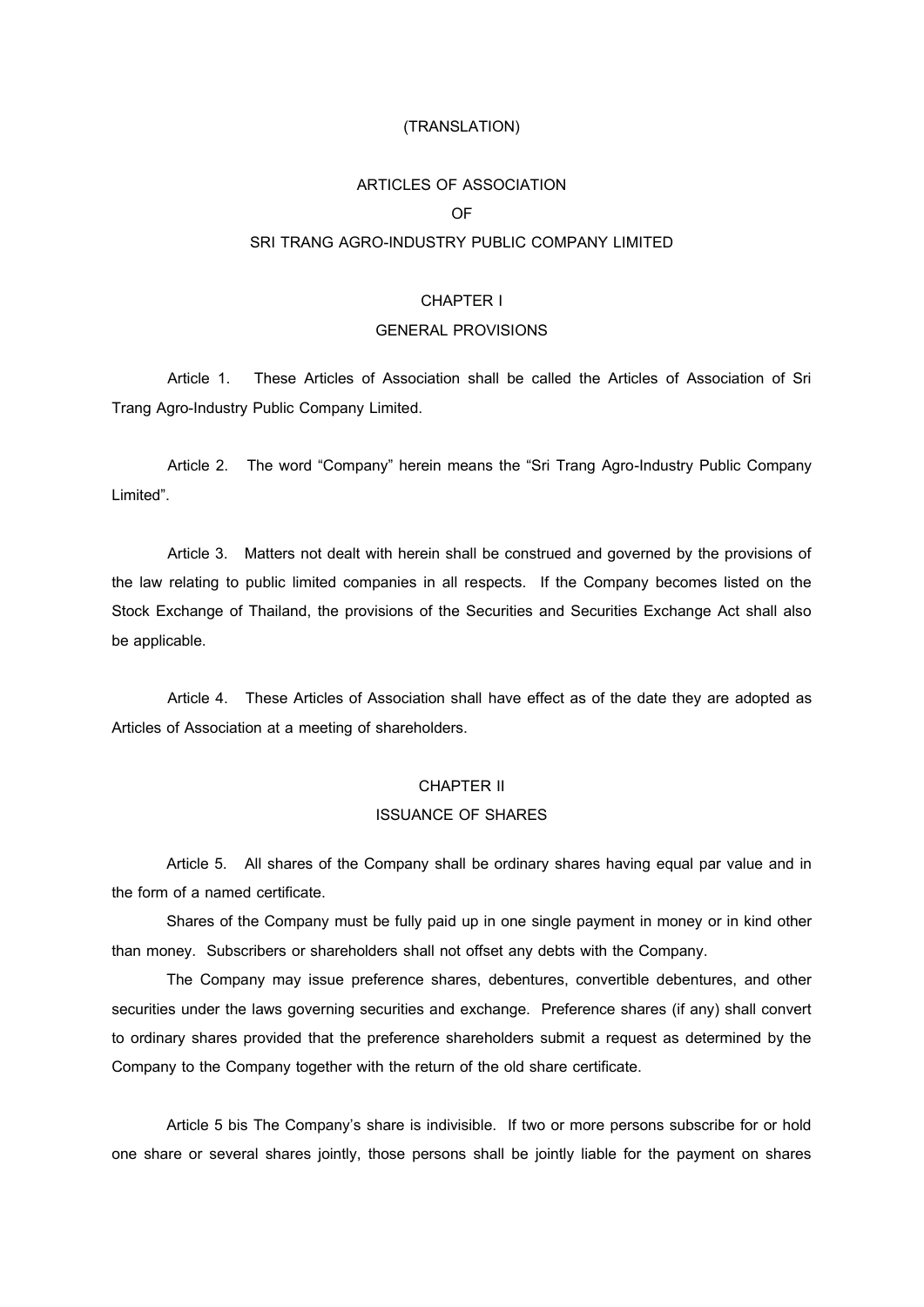and any amount in excess of the par value of such shares, and shall appoint only one among themselves to exercise the rights as a subscriber or shareholder, as the case may be.

Article 6. Share certificates of the Company are named certificates only and must be signed by at least one Director and affixed with the common seal of the Company. However, the Directors may authorize the Registrar of Shares under the law relating to securities and securities exchange to append or print signature on their behalf.

Article 7. In the case of issuance of preference shares, the total number of issued preference shares shall not exceed the total number of issued ordinary shares issued at any time. Preference shareholders shall have the same rights as the ordinary shareholders as regards receiving of notices, reports and balance sheets and attending general meetings of the Company, and preference shareholders shall also have the right to vote at any meeting convened.

The Company has the power to issue further preference shares ranking equally with, or in priority to, preference shares already issued.

Article 8. The Company will issue share certificates to the shareholders within 2 months from the date the Registrar effects registration of the Company or from the date of receiving full payment for the shares in the event of a sale of newly-issued shares subsequent to the registration of the Company.

Article 9. In the case that a share certificate is damaged or materially defaced, the shareholder may request the Company to issue a new share certificate by returning the old one.

In the case that a share certificate is lost or destroyed, the shareholder must produce a report of such to the investigation officer or other proper evidence to be shown to the Company.

The Company will issue the new share certificates to the shareholders within the specified period as required under applicable laws and regulations. The Company may charge a fee for the issuance of a new share certificate to replace the old one, provided that the fee shall not be more than the rate as specified under applicable laws and regulations.

Article 9 bis In case of the death or bankruptcy of a shareholder of the Company resulting in other persons being entitled to the shares, if such persons have produced lawful and complete evidence of entitlement, the Company shall register them in the shareholder register and issue new share certificates to them within one month of the date of receipt of complete evidence.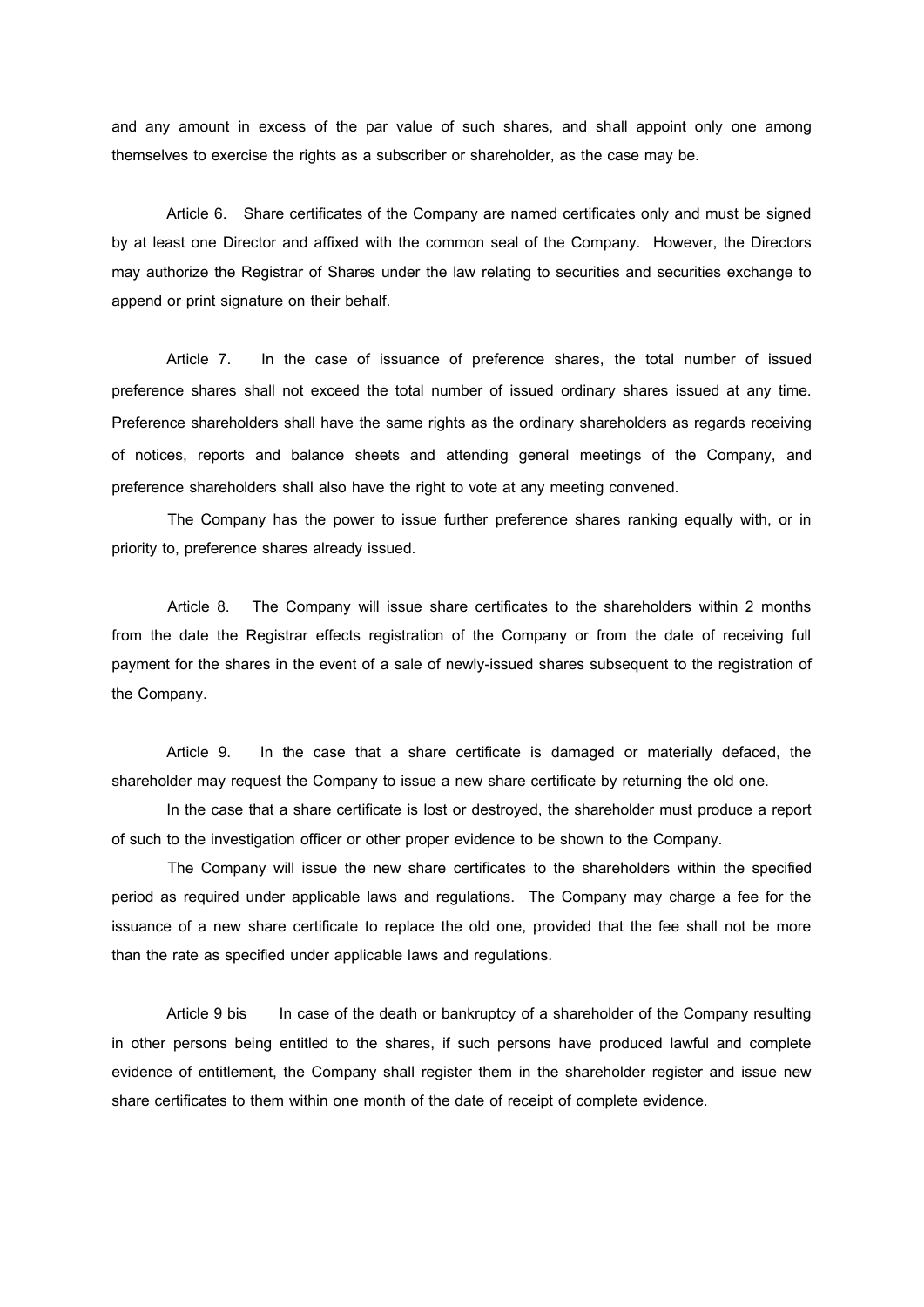Article 10. The Company shall not own its shares or take them in pledge, except for the following:

- (1) The Company may repurchase its shares from the shareholders who vote against a resolution of the shareholders meeting for making an amendment to the Articles of Association regarding the rights of voting and the rights to receive a dividend, if those shareholders who vote against such resolution think it is not fair to them.
- (2) The Company may repurchase its shares for the purpose of financial management in the case that the Company has an accumulated profit and excess liquidity and such repurchase will not cause financial trouble for the Company.

The shares being held by the Company due to repurchase will neither be counted to form a quorum of the shareholders meeting nor be eligible to vote and receive dividend payments.

The repurchase of shares, the disposal of the repurchased shares and the cancellation of the repurchased shares shall be made in accordance with the rules and procedures set out in the laws on public limited companies and the relevant laws.

A repurchase of shares shall be approved by the shareholders meeting, except that a repurchase of shares in an amount of not more than 10 percent of the paid-up capital shall be approved by the board of directors.

#### CHAPTER III

### TRANSFER OF SHARES

Article 11. The Company's shares shall be freely transferable, except for any transfer which causes non-Thai nationals at any time to hold an amount exceeding 49 percent of the total number of shares sold.

Article 12. A transfer of shares shall be valid when the share certificate is endorsed by the transferor by specifying the name of the transferee, signed by both the transferor and the transferee and delivered to the transferee.

A transfer of shares shall be valid as against the Company when the Company has received the application for its registration and shall be valid as against the outsiders when the Company has effected its registration

Upon finding it to be proper according to law, the Company shall effect registration of the transfer of shares within 14 days from the date of receiving the application. If the transfer of shares is not proper, the Company shall notify the applicant of such within 7 days.

Article 13. In case he wishes to obtain a new share certificate, a transferee of shares shall make application to the Company in writing, which shall be signed by the transferee and one witness,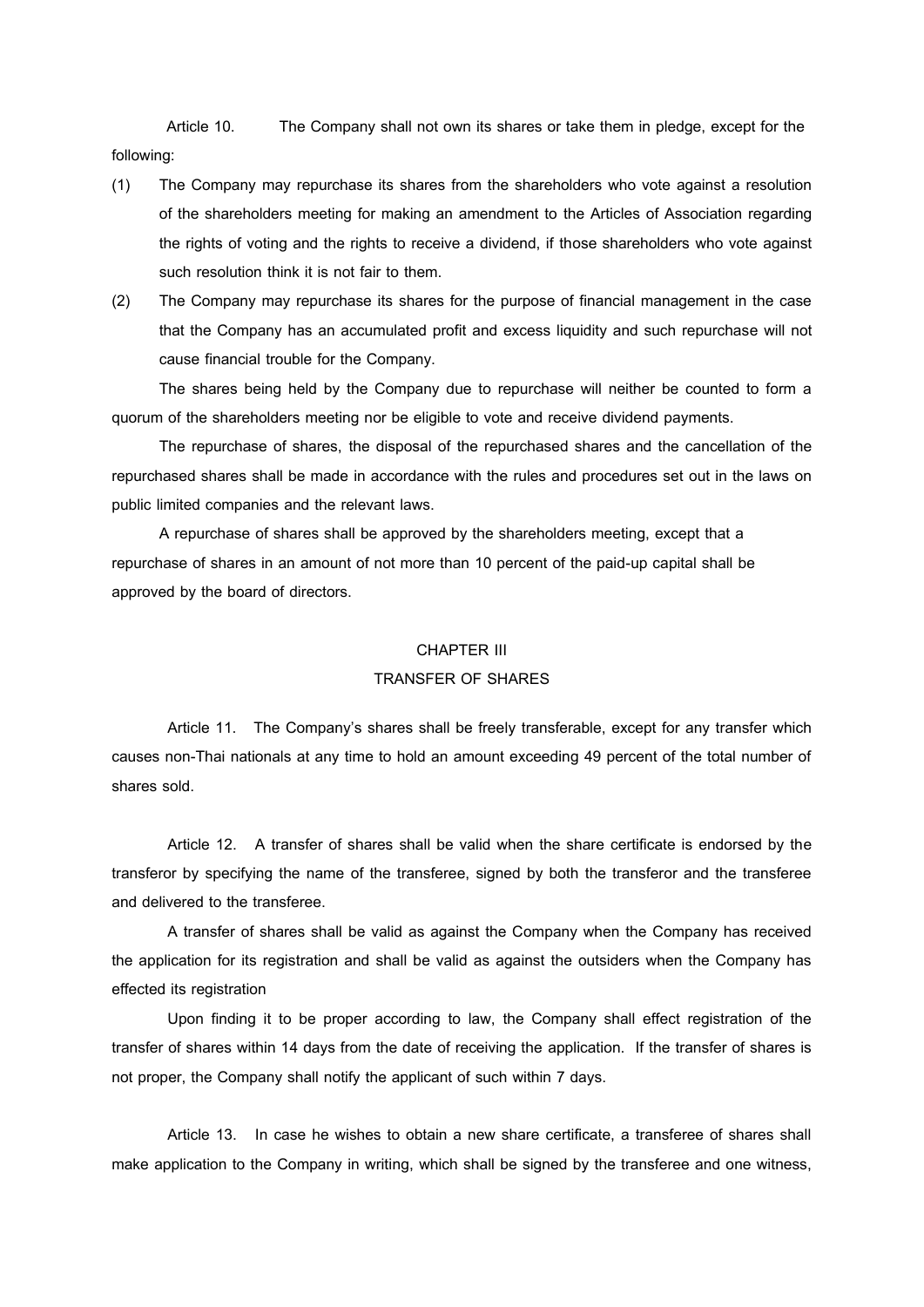and surrender the old share certificate to the Company. In which case, the Company shall effect registration of the transfer of shares within 7 days and issue the new share certificate within 1 month from the date of receiving the application.

Article 14. If and when the Company becomes listed on the Stock Exchange of Thailand, if the law relating to securities and securities exchange establishes otherwise form, procedures and validity for the transfer of shares, any transfer of shares of the Company shall conform to the law relating to securities an securities exchange.

### CHAPTER IV

# BOARD OF DIRECTORS

Article 15. Directors shall be natural persons. The number of members of the Board of Directors of the Company shall be determined by a shareholders meeting but shall be not less than five persons and not less than one-half of the total number of Directors must reside within the Kingdom of Thailand.

The Board of Directors may authorise any one or several persons to carry out any act on behalf of the Board of Directors but may not authorise the Board of Directors or any other persons to act for them in the capacity of Directors.

The Board of Directors may appoint one or more Managing Director(s) for a period of time, which may be stipulated by the Board of Directors. Where an appointment is for a fixed term, such term shall not exceed five years. The Managing Director(s) shall at all times be subject to the control of the Board of Directors. The Board of Directors may confer upon the Managing Director(s) powers, as the Board of Directors deem appropriate, provided that such powers are not by law, or by the Articles of Association, required to be exercised by the shareholders.

Article 16. Directors shall be elected at a meeting of shareholders in accordance with the following rules and procedures:

- (1) Each shareholder shall have one vote for each share of which he is the holder.
- (2) Each shareholder must use all of his votes in (1) to elect one or several persons as Directors and may not allocate the votes in favor of any one person at any great or small number.
- (3) The persons who win the highest votes, in order of highness, shall be elected Directors at equal to the number of Directors to be elected at that time. In case there are persons who are elected at a succeeding level with an equal number of votes at a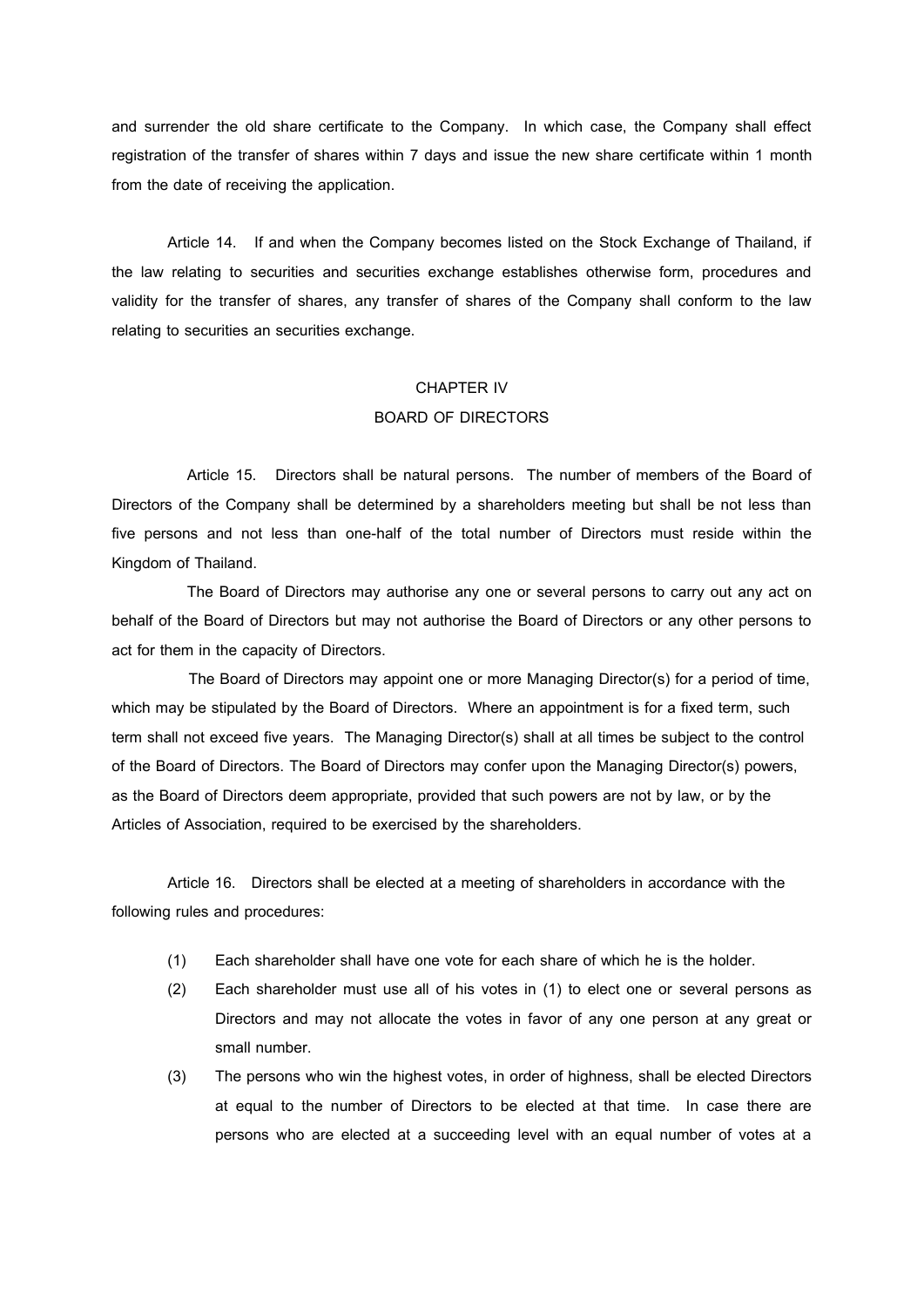number exceeding the number of Directors to be elected at that time, the chairman shall decide.

Article 17. At each annual ordinary meeting, one-third of the Directors or, if their number is not a multiple of three, the number nearest to one-third shall retire from office.

The Directors to retire from office in the first and the second years after registration of the Company shall draw lots. In the subsequent years, the Directors who are longest in office shall retire.

Article 18. Other than retirement from office by rotation, a Director vacates office upon-

- (1) death;
- (2) resignation;
- (3) lacking qualifications or possessing prohibited description according to Section 68 of the Public Limited Companies Act B.E.2535;
- (4) dismissal by resolution of a meeting of shareholders under Article 21;
- (5) dismissal by a court order.

Article 19. Any Director wishing to resign from office shall tender his resignation to the Company. The resignation shall have effect on the day the letter of resignation reaches the Company.

A Director who resigns under paragraph one may as well notify the Registrar of his resignation.

Article 20. Where a vacancy occurs in the Board of Directors otherwise than by rotation, the Board of Directors shall elect a person who is qualified and does not possess any prohibited description according to Section 68 of the Public Limited Companies Act B.E.2535 as the replacement Director at the following meeting of Directors, except where the remainder of the duration of office of the Directors is less than two months. The replacement Director may retain his office only for the remainder of the duration of office of the Director whom he replaces.

The resolution of the Board of Directors under paragraph one must be supported by a vote of not less than three-fourths of the number of subsisting Directors.

Article 21. Shareholders in meeting may resolve to remove any Director from office prior to rotation by a vote of not less than three-fourths of the number of shareholders who are present at the meeting and are entitled to vote and representing an aggregate number of not less than one-half of the number of shares held by the shareholders who are present at the meeting and are entitled to vote.

Article 22. A Director need not be a shareholder of the Company.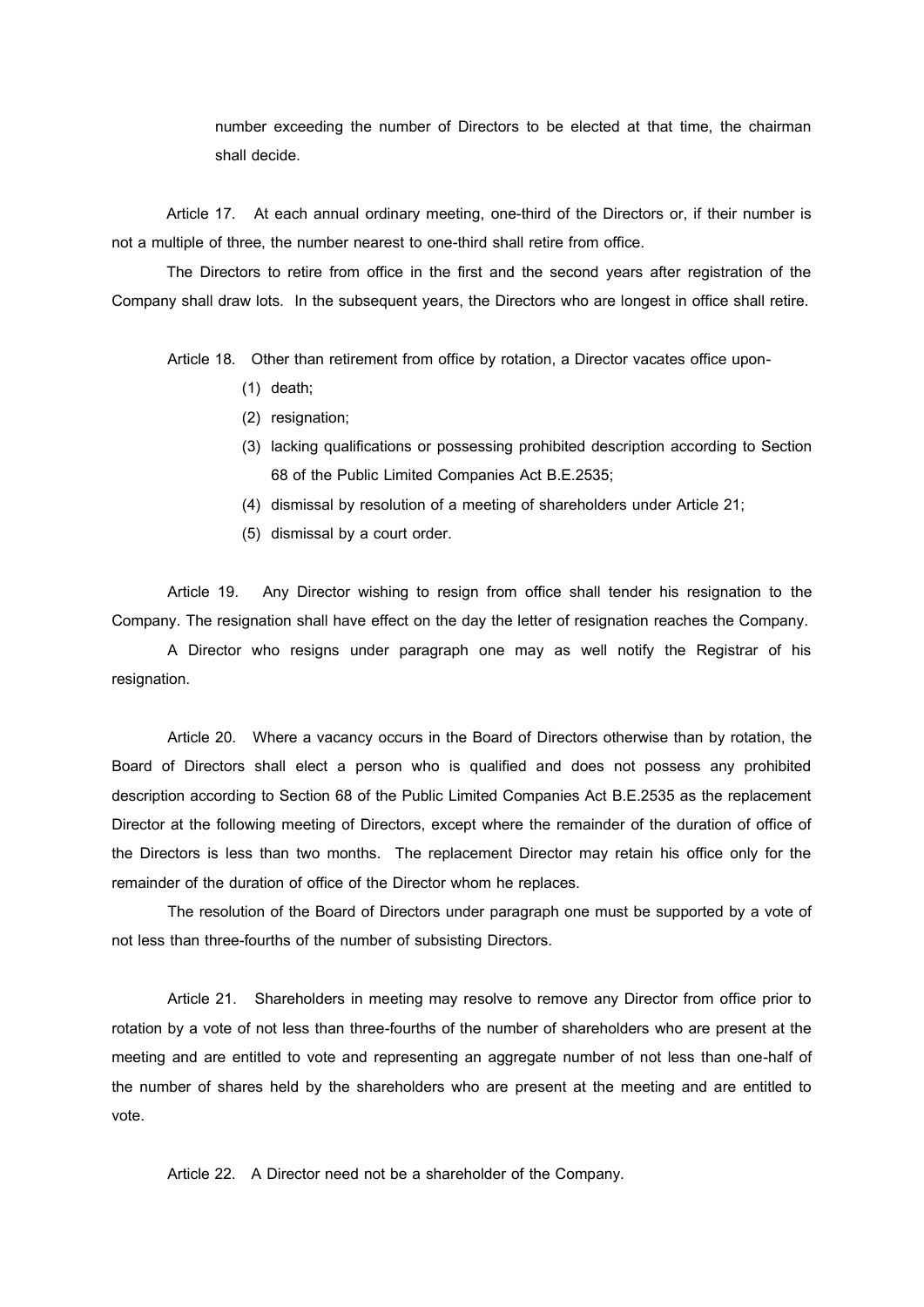Article 23. The Board of Directors shall elect one Director as Chairman of the Board of Directors.

Where they consider it proper to do so, the Board of Directors may elect one or several Directors as Vice-Chairmen of the Board of Directors. The Vice-Chairmen of the Board of Directors shall have duties according to the Articles of Association in respect of the missions delegated to them by the Chairman of the Board of Directors.

Article 24. The quorum necessary for the transaction of business at a meeting of the Board of Directors shall be not less than one-half of the total number of Directors. In case the Chairman of the Board of Directors is not present at the meeting or is incapable of acting; if there is a Vice-Chairman of the Board of Directors, the Vice-Chairman of the Board of Directors shall take the chair; if there is no Vice-Chairman of the Board of Directors, or if there is a Vice-Chairman of the Board of Directors but he is incapable of acting, the Directors present shall elect one Director as chairman of the meeting.

All decisions of a meeting shall be passed by a majority of votes.

Each Director shall have one vote, except that a Director who is interested in a business is not entitled to vote in respect of that business. In case of an equality of votes, the chairman of the meeting shall have an additional vote as the casting vote.

Article 25. In summoning a meeting of the Board of Directors, the Chairman of the Board of Directors or his assignee shall send the notice of the summoning of the meeting to the Directors at not less than seven days in advance of the date appointed for the meeting, except that, in case of emergency in order to protect the rights or benefits of the Company, he may make appointment for such meeting by other method and appoint the date therefor at sooner than that.

Article 26. The number of Directors to sign binding the Company shall be two Directors signing jointly under the common seal of the Company. The Board of Directors shall have power to name the Directors who are authorized to sign binding the Company.

Article 27. The Directors must perform their duties in accordance with the laws and the objects and Articles of Association of the Company, as well as the resolutions of the meetings of shareholders.

Article 28. No Director shall engage in any business or become a partner with unlimited liability or a director of any other private company that is similar in nature to and competes with the business of the Company, expect where such was notified to the meeting of shareholders prior to the passing of the appointment resolution.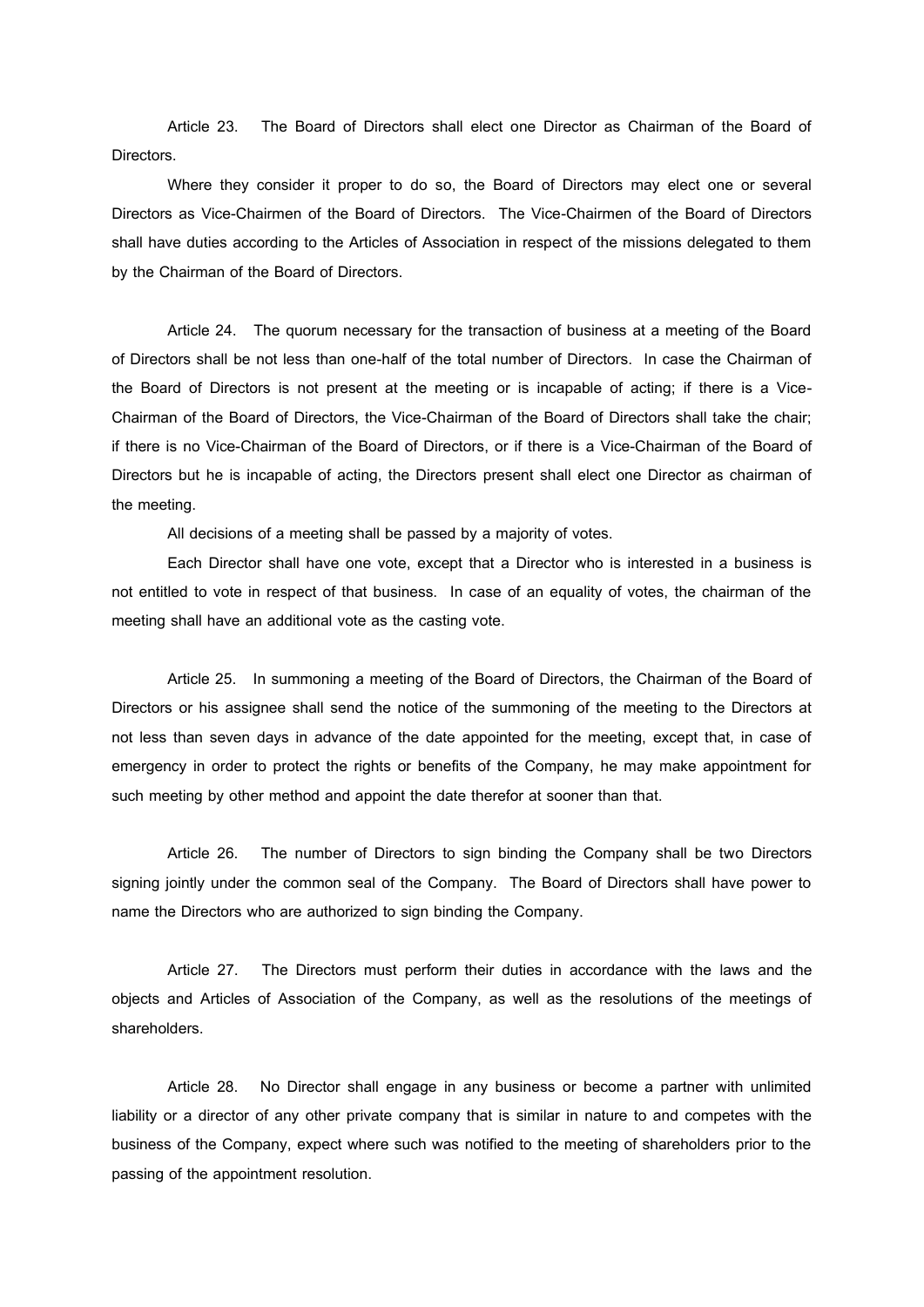Article 29. A Director must notify the Company of such if he has an interest in any contract made with the Company or holds more or less shares or debentures in the Company or a subsidiary company during an accounting period.

Article 30. The Board of Directors of the Company shall meet once at least in every 3 months in the locality in which the principal office or a branch office of the Company is situated or in a nearby province or at any other place as designated by the Board of Directors.

Article 31. Subject to the public limited company law, the Directors have power to sell or mortgage any immovable property of the Company or to let any immovable property of the Company for more than three years or to make a gift or compromise or file a lawsuit to a court or refer a dispute to arbitration.

Article 32. The Board of Directors shall have power to lay down rules and regulations, fix the salaries of the managers, officers and employees of the Company or the rewards to those who assist in the business of the Company and give orders as it may deem fit. In this connection, the Board of Directors may as well delegate any power to the Managers or the Managing Directors appointed from among the Directors.

Article 32 bis A Director shall have the right to receive remuneration from the Company in the form of rewards, meeting allowances, gratuity, bonus or other benefits in accordance with the approval of the shareholders meeting. This may be prescribed in a fixed amount, or in accordance with rules applicable to the Company and may be periodically fixed or permanently fixed until changed. Moreover, a Director shall have a right to receive the allowance and welfare according to the Company's rules.

The ordinary fees of the directors shall from time to time be determined by a resolution passed at a general meeting by shareholders holding not less than two-thirds of the total number of voting rights of the shareholders present at the meeting and shall not be increased except pursuant to a resolution passed at a general meeting by shareholders holding not less than two-thirds of the total number of voting rights of the shareholders present at the meeting where notice of the proposed increase shall have been given in the notice convening the general meeting and shall (unless such resolution otherwise provides) be divisible among the directors as they may agree, or failing agreement, equally, except that any director who shall hold office for part only of the period in respect of which such fees is payable shall be entitled only to rank in such division for a proportion of fees related to the period during which he has held office.

The fees in the case of a Director other than an Executive Director shall be payable by a fixed sum and shall not at any time be by commission on or percentage of the profits or turnover, and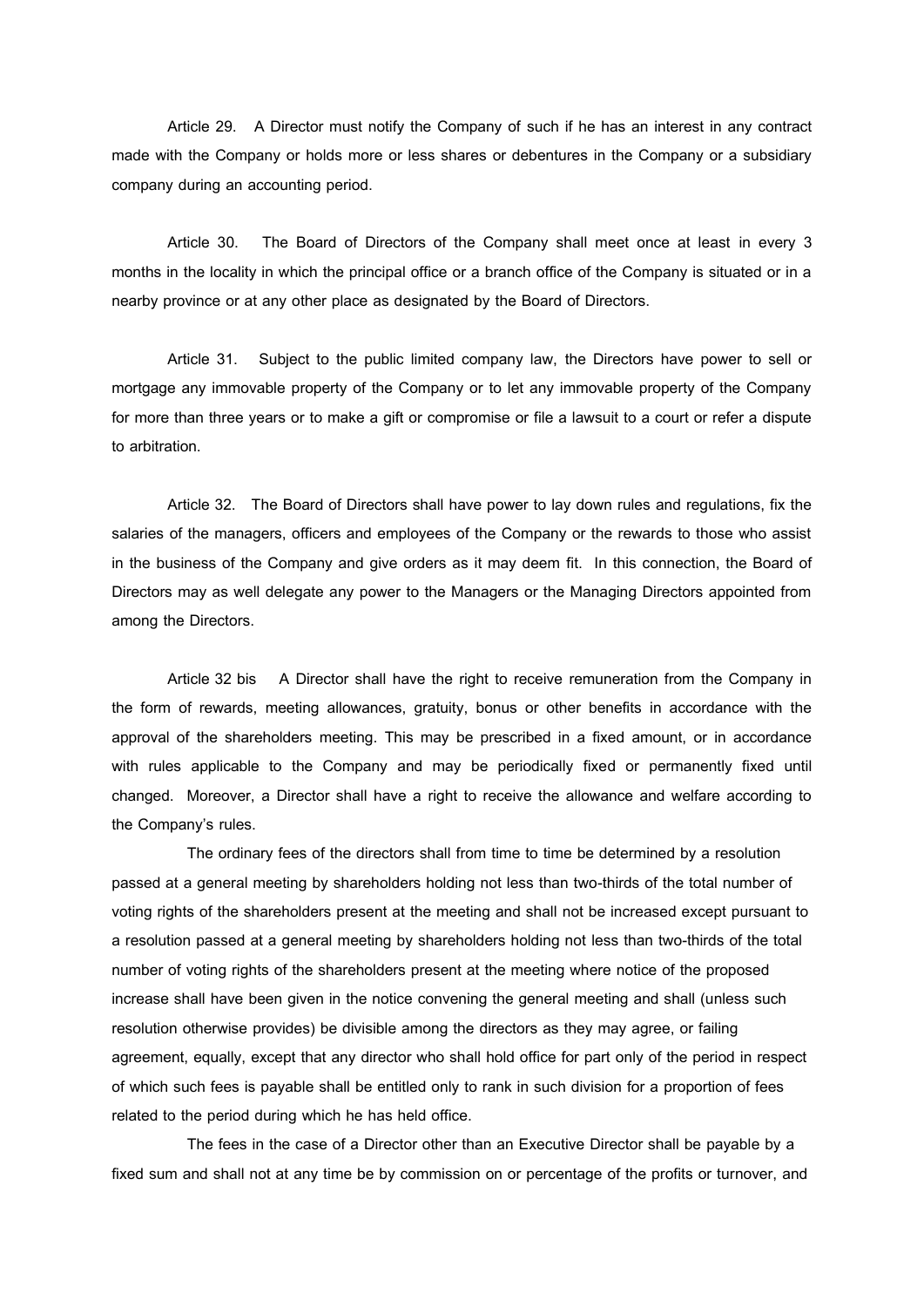no Director whether an Executive Director or otherwise shall be remunerated by a commission on or percentage of turnover.

The provisions in this Article shall not affect the right of the Director appointed from the staff members or employees of the Company to receive remuneration and benefit in his/her capacity as an employee of the Company.

Article 32 ter The Board of Directors may from time to time determine the scope of the borrowing powers of the Board of Directors.

### CHAPTER V

# MEETINGS OF SHAREHOLDERS

Article 33. The Board of Directors shall arrange for a meeting of shareholders to be held as annual ordinary meeting within four months from the ending date of each accounting period of the Company.

All other meetings of shareholders shall be called extraordinary meetings. The Board of Directors may summon an extraordinary meeting of shareholders whenever they think fit or one or more shareholders holding the aggregate number of shares of not less than 10 percent of the total number of issued shares may, by subscribing their names, request the board of directors in writing to call an extraordinary meeting at any time, but the reasons for calling such meeting shall be clearly stated in such request. In this regard, the board of directors shall proceed to call a meeting of shareholders to be held within 45 days as from the date the request in writing from the shareholders is received.

In case the board of directors fails to arrange for the meeting within such period under paragraph two, the shareholders who have subscribed their names or other shareholders holding the required aggregate number of shares may themselves call the meeting within 45 days as from the date of expiration of the period under paragraph two. In such case, the meeting is deemed to be shareholders' meeting called by the board of directors and the Company shall be responsible for necessary expenses as may be incurred in the course of convening such meeting and the Company shall reasonably provide facilitation.

In the case where, at the meeting called by the shareholders under paragraph three, the number of the shareholders presented does not constitute quorum as prescribed by Article 35, the shareholders under paragraph three shall jointly compensate the Company for the expenses incurred in arrangements for holding that meeting.

Article 34. In summoning a meeting of shareholders, the Board of Directors shall make a notice of the summoning of the meeting, wherein specifying the place, in the locality in which the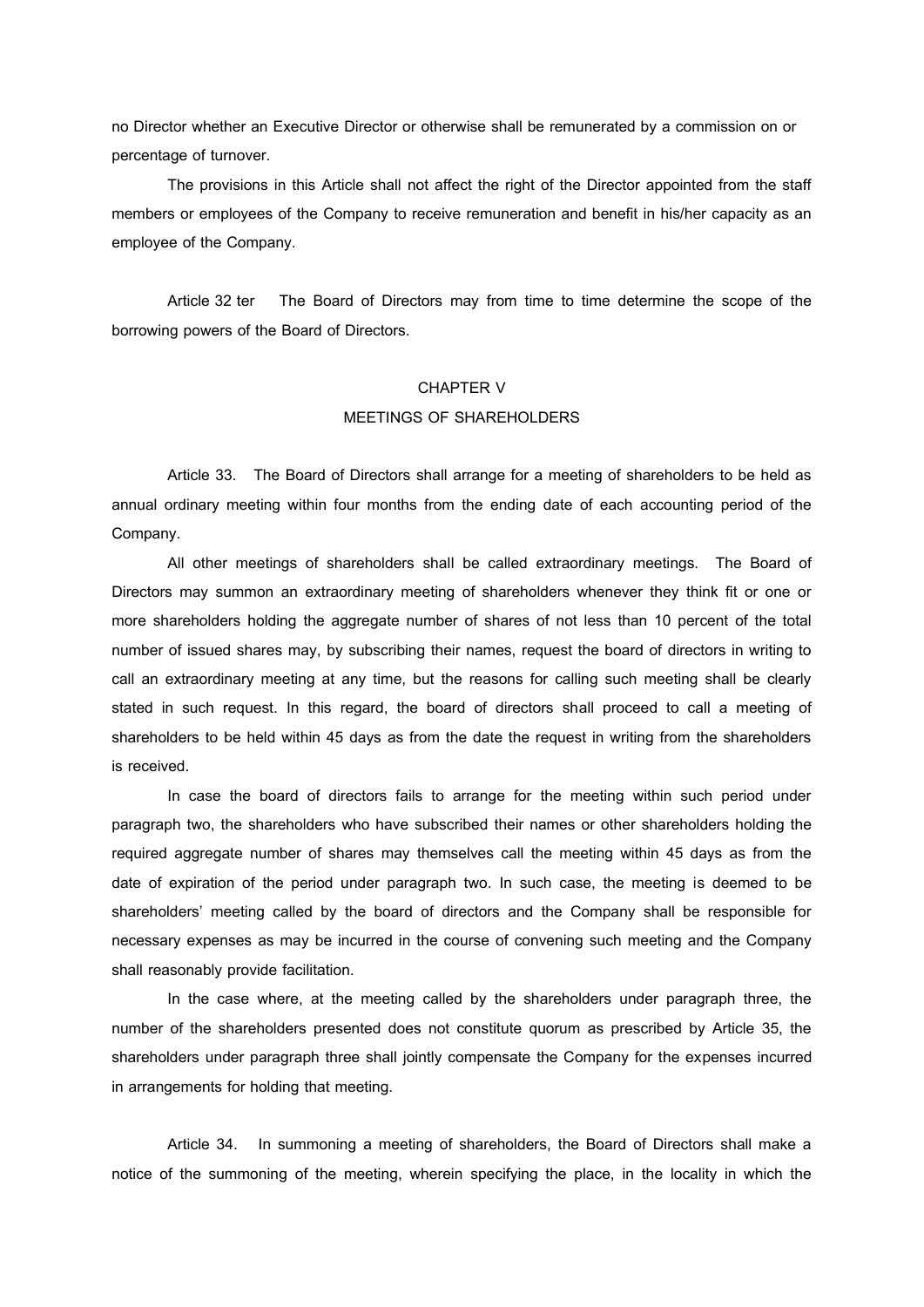principal office or a branch office of the Company is situated or in a nearby province or any other place as designated by the Board of Directors, date, time and agenda for the meeting, as well as the matters to be proposed to the meeting together with particulars as is reasonable, by specifying clearly if such is a matter proposed for information, for approval or for consideration, as the case may be, including the opinion of the Board of Directors on the said matters, and send same to the shareholders for their information at not less than seven days prior to the date appointed for the meeting and advertise such notice of the summoning of meeting in a newspaper for three consecutive days at not less than three days before the date appointed for the meeting.

Article 35. The quorum necessary for the transaction of business at a meeting of shareholders shall be a number of not less than twenty-five shareholders or their proxies (if any) or a number of not less than one-half of the total number of shareholders who represent an aggregate number of not less than one-third of the total number of issued shares.

Where it appears that, at any meeting of shareholders, a quorum is not present after an hour has elapsed from the appointed time; if the meeting is one summoned upon the requisition of the shareholders, it shall be dissolved; if the meeting is not one summoned upon the requisition of the shareholders, then another meeting shall be summoned and notice of the summoning of such meeting shall be sent to the shareholders at not less than seven days prior to the date appointed for the meeting and at such subsequent meeting no quorum shall be necessary.

Article 35 bis A proxy need not be a shareholder of the Company. An instrument appointing a proxy shall be made in writing and signed by the shareholder and shall be in a form as specified by the Registrar. An instrument appointing a proxy shall be deemed to include the right to demand or join in demanding a poll, to move any resolution or amendment thereof and to speak at the meeting. A proxy shall be entitled to vote on a show of hands on any matter at any general meeting.

Article 36. In voting, each shareholder shall have one vote for each share of which he is the holder. A resolution of a meeting of shareholders shall be supported by such vote as follows:

- (1) In normal cases, it shall be supported by a majority of votes of the shareholders who are present at the meeting and vote thereat; in case of an equality of votes, the chairman of the meeting shall have an additional vote as a casting vote.
- (2) In the following cases, it shall be supported by a vote of not less than three-fourths of the total number of votes of the shareholders who are present at the meeting and are entitled to vote:
	- (a) Sale or transfer of the whole or any substantial part of the business of the Company to another person;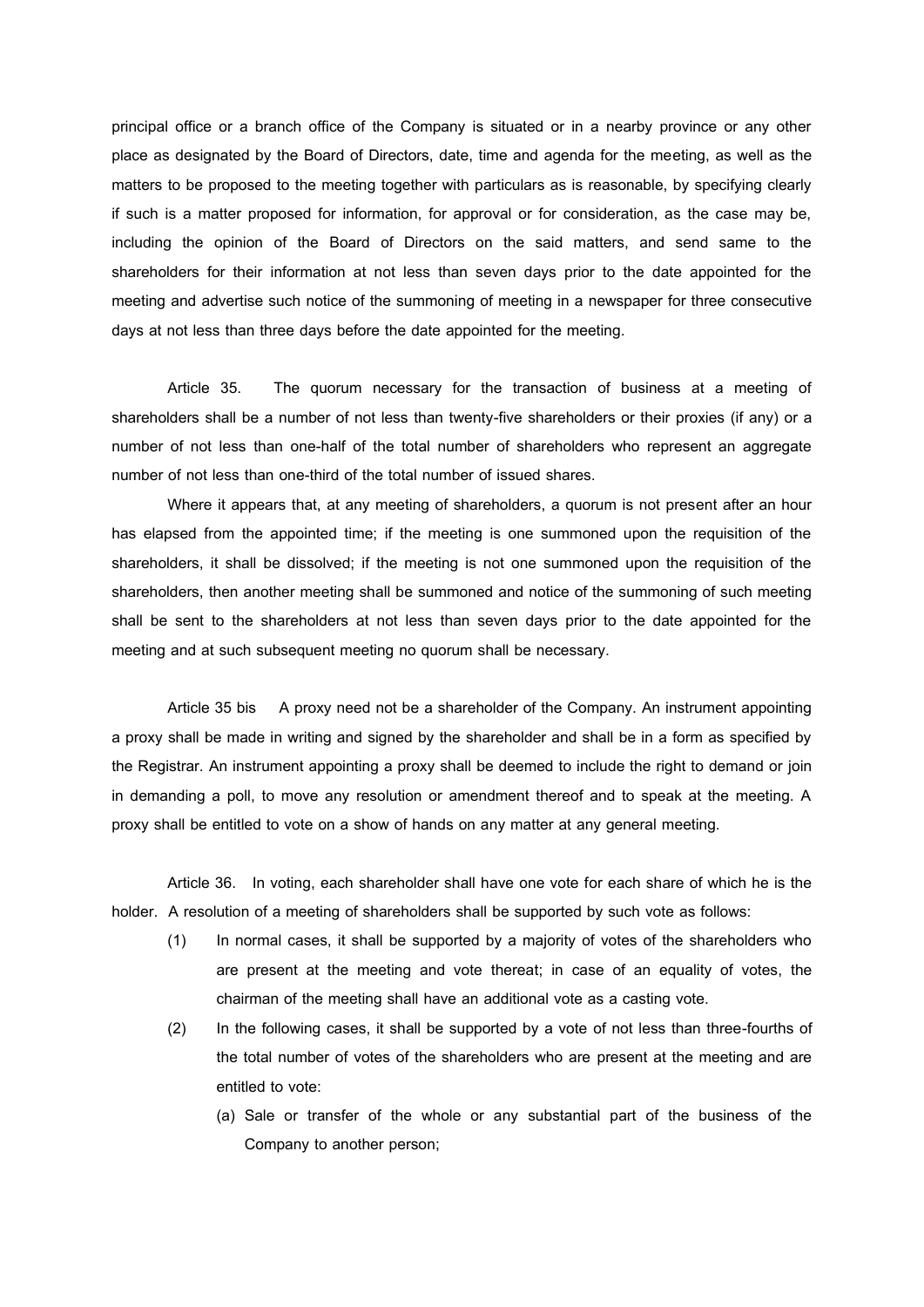- (b) Purchase or taking transfer of the business of another company or a private company;
- (c) Execution, alteration or termination of a contract respecting the leasing of the whole or any substantial part of the business of the Company, the authorization of another person to manage the business of the Company or the merger of the business of the Company with another person for purposes of profit and loss sharing;
- (d) Alteration or amendment of the Memorandum of Association or the Articles of Association;
- (e) Increase or reduction of capital of the Company;
- (f) Amalgamation or dissolution of the Company.
- Article 37. The matters to be transacted at an annual general meeting are as follows:
- (1) To consider the report of the Board of Directors on the results of the operation of the Company in the previous year;
- (2) To consider and approve the balance sheet and profit and loss statements in the previous year;
- (3) To consider the profit allocation;
- (4) To elect Directors to replace those who retire by rotation;
- (5) To consider the determination of remuneration of directors
- (6) To appoint an auditor;
- (7) Other business.

# CHAPTER VI

# ACCOUNTING, FINANCE AND AUDITING

Article 38. The accounting period of the Company begins on  $1<sup>st</sup>$  January and ends on  $31<sup>st</sup>$ December of each year.

Article 39. The Company must arrange for the preparation and keeping of accounts as well as the auditing thereof, in accordance with the law relating thereto and must prepare a balance sheet and a profit and loss account at least once in every twelve months that constitutes an accounting year of the Company.

Article 40. The Board of Directors must cause to be prepared a balance sheet and a profit and loss account as at the ending date of each accounting period of the Company fir submission to the shareholders at the annual ordinary meeting for consideration and adoption. The Board of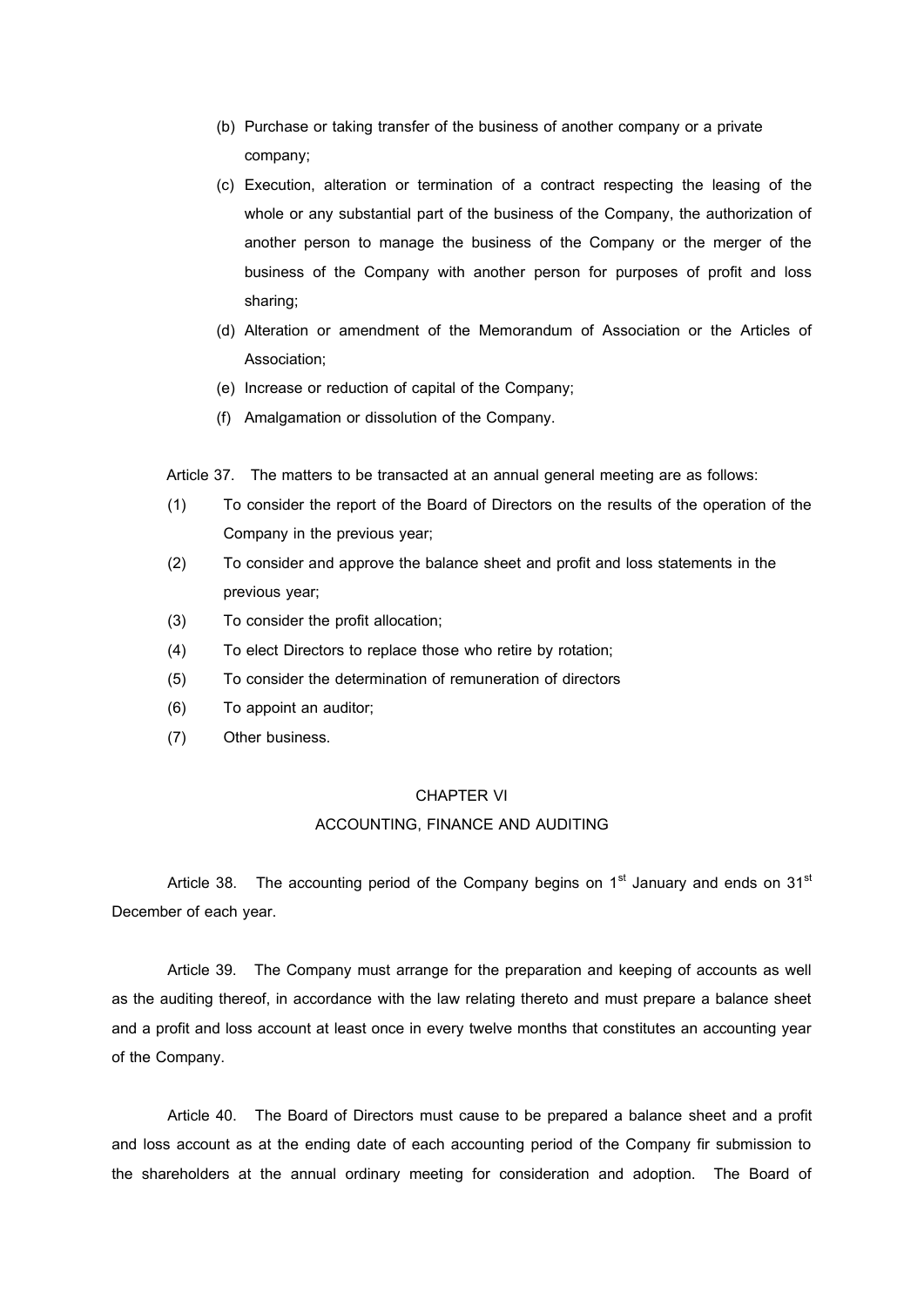Directors must cause the said balance sheet and the profit and loss account to be examined by the auditor before submission to the meeting of shareholders.

Article 41. The Board of Directors must send the following documents to the shareholders together with the notice of the summoning of the annual ordinary meeting:

- (1) Copies of the balance sheet and the profit and loss account as have been examined by the auditor, together with the report of the auditor;
- (2) Annual report of the Board of Directors.

Article 42. No dividend shall be paid otherwise than out of profits. In case the Company still has accumulated losses, no dividend may be paid.

The Board of Directors may pay interim dividends to the shareholders from time to time when they consider that such is justified by the profits of the Company and report it to the following meeting of shareholders.

Payment of dividends shall be made within one month from the date resolved by the meeting of shareholders or the Board of Directors, as the case may be, and shall be notified to the shareholders in writing, and the notice of the payment of dividends shall also be advertised in a newspaper.

Article 43. The Company must appropriate a certain portion of the net profit for the year as reserve at not less than 5 per cent of the net profit for the year less the amount of accumulated loss (if any) until the reserve reaches not less than ten per cent of the registered capital.

Article 44. The auditor must not hold office as a Director, staff member, employee or any other officer of the Company.

Article 45. The auditor has power to examine the accounts, documents and other evidences related to the revenues and expenditures, as well as the assets and liabilities, of the Company during office hours of the Company and, in this respect, shall have power to require the Directors, staff members, employees and any officers of the Company, including agents of the Company, to give explanation or statement of facts or deliver up documents or evidences respecting the operation of business of the Company.

Article 46. The auditor shall attend every meeting of shareholders of the Company at which there are considered the balance sheet, profit and loss account and problems respecting the accounts of the Company so that he may explain his examination of the accounts to the shareholders. The